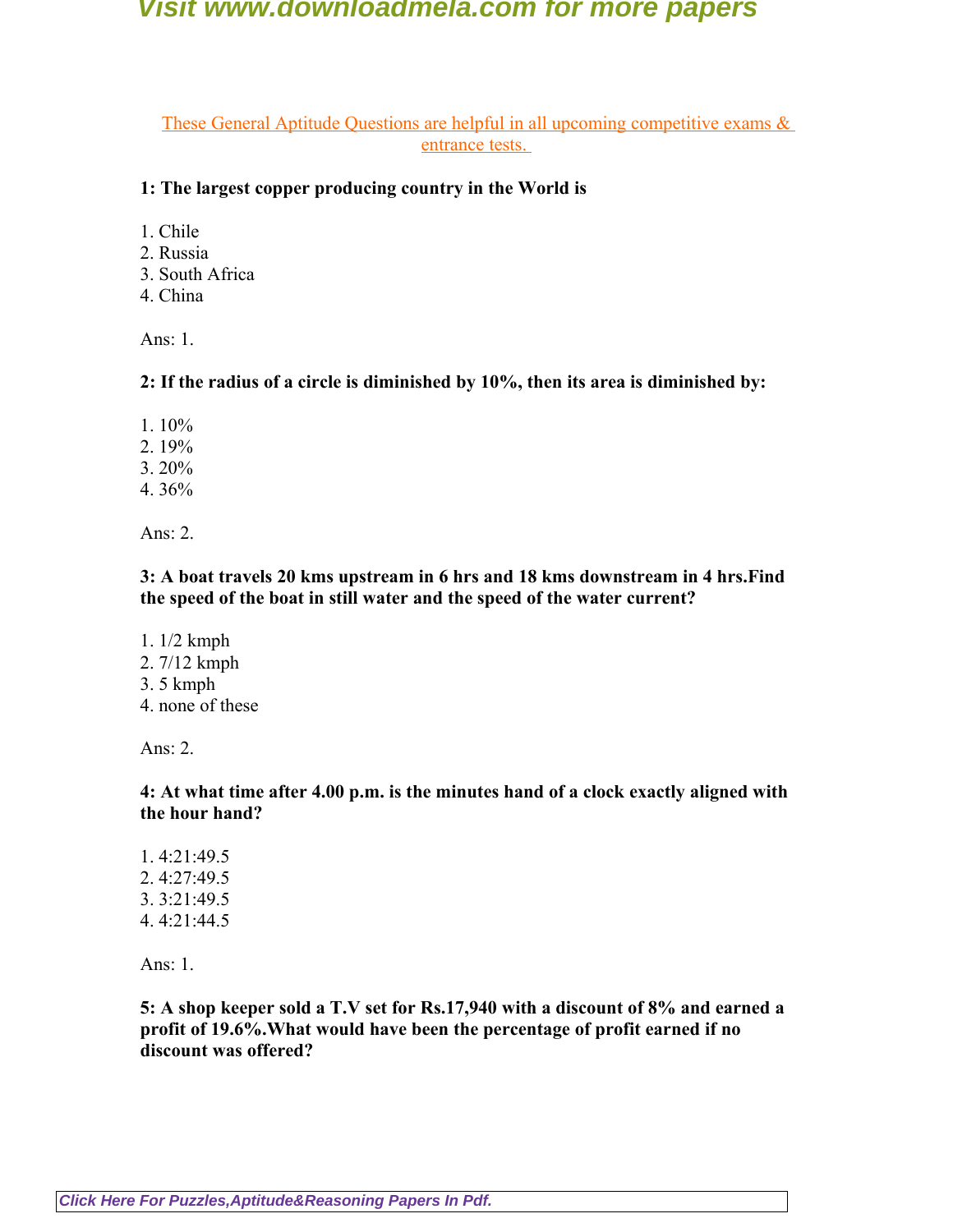- 1. 24.8%
- 2. 25%
- 3. 26.4%
- 4. Cannot be determined
- 5. None of these

Ans: 5.

# **6: If (2x-y)=4 then (6x-3y)=?**

1. 15

- 2. 12
- 3. 18
- 4. 10

Ans: 2.

**7: A clock is set right at 8 a.m. The clock gains 10 minutes in 24 hours. What will be the true time when the clock indicates 1 p.m. on the following day?**

1. 48 min. past 12 2. 38 min. past 12 3. 28 min. past 12 4. 25 min. past 12

Ans:  $1$ .

## **8: What is the missing number in this series? 8 2 14 6 11 ? 14 6 18 12**

1. 16

2. 9

- 3. 15
- 4. 6

Ans: 2.

**9: Dinesh travelled 1200 km by air which formed 2/5 of his trip. One third of the whole trip, he travelled by car and the rest of the journey he performed by train. What was the distance travelled by train?**

- 1. 600Km
- 2. 700Km
- 3. 800Km
- 4. 900Km

Ans: 3.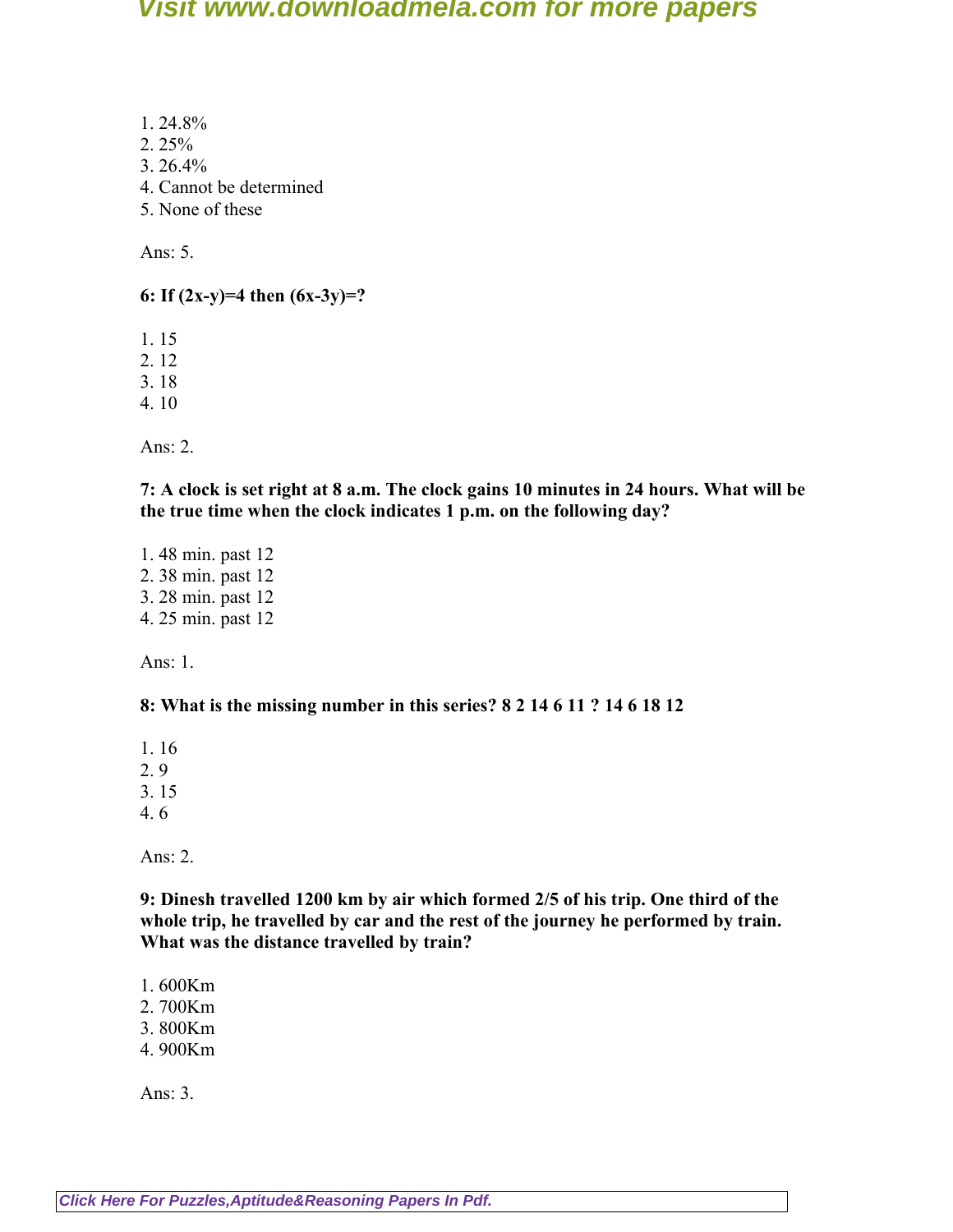**10: A train which travels at a uniform speed due to some mechanical fault after traveling for an hour goes at 3/5th of the original speed and reaches the destination 2 hrs late.If the fault had occurred after traveling another 50 miles the train would have reached 40 min earlier. What is distance between the two stations.**

- 1. 300
- 2. 310
- 3. 320
- 4. 305

Ans:  $1$ .

**11: The average between a two digit number and the number obtained by interchanging the digits is 9. What is the difference between the two digits of the number?**

- 1. 8
- 2. 2
- 3. 5
- 4. Cannot be determined

Ans: 4.

**12: Pipe A can fill in 20 minutes and Pipe B in 30 mins and Pipe C can empty the same in 40 mins.If all of them work together, find the time taken to fill the tank**

1. 17 1/7 mins 2. 20 mins 3. 8 mins 4. none of these

Ans: 1.

**13: A person has 4 coins each of different denomination. What is the number of different sums of money the person can form (using one or more coins at a time)?**

- 1. 16
- 2. 15
- 3. 12
- 4. 11

Ans:  $2$ 

**14: The simple interest on a certain sum of money for 3 years is 225 and the compound interest on the same sum at the same rate for 2 years is 153 then the principal invested is**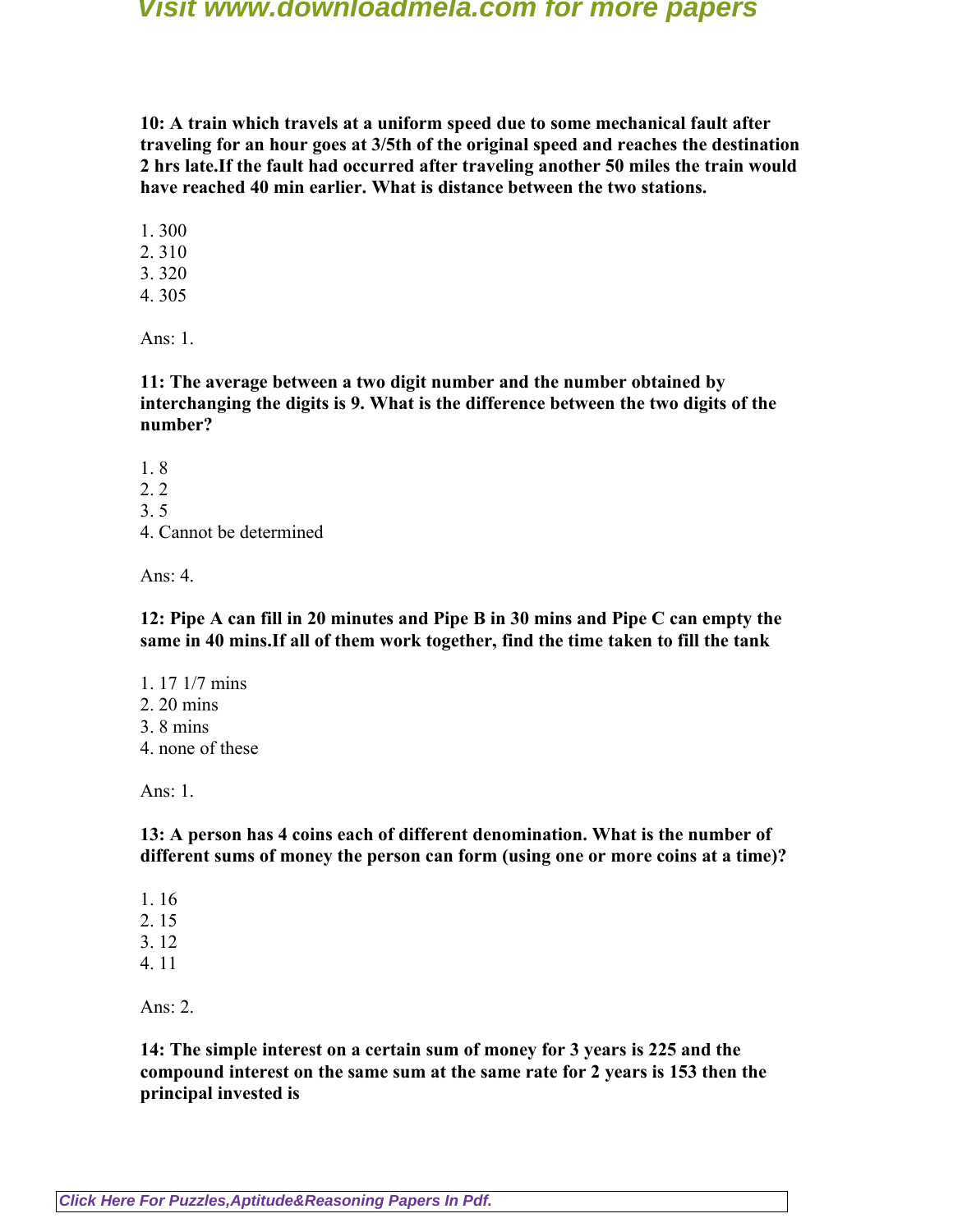1. 1500

2. 2250 3. 3000

4. 1875

Ans: 4.

**15: A cow is tethered in the middle of a field with a 14 feet long rope. If the cow grazes 100 sq. ft. per day, then approximately what time will be taken by the cow to graze the whole field ?**

1. 2 days

- 2. 6 days
- 3. 18 days
- 4. 24 days
- 5. None of these

Ans: 2.

**16: 2 hours after a freight train leaves Delhi a passenger train leaves the same station travelling in the same direction at an average speed of 16 km/hr. After travelling 4 hrs the passenger train overtakes the freight train. The average speed of the freight train was?**

- 1. 40
- 2. 30
- 3. 80
- 4. 60

Ans:  $1$ .

**17: The two colors seen at the extreme ends of the pH chart are:**

- 1. Red and Blue
- 2. Red and Green
- 3. Green and Blue
- 4. Orange and Green

Ans: 1.

# **18: 8 15 24 35 48 63 \_?**

- 1. 70
- 2. 80
- 3. 75
- 4. 88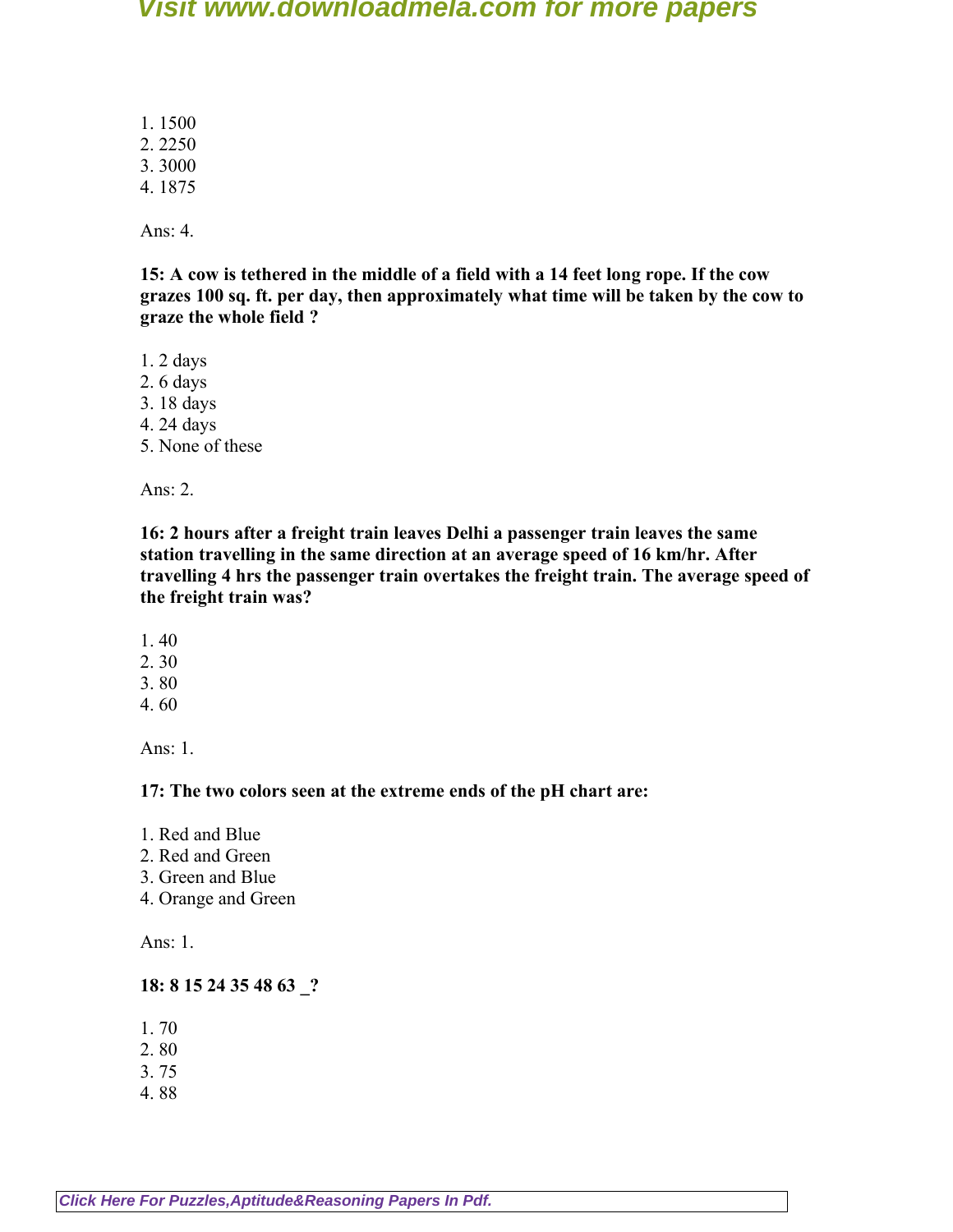Ans:  $2$ 

#### **19: One of Mr. Horton, his wife, their son, and Mr. Horton's mother is a doctor and another is a lawyer.**

a) If the doctor is younger than the lawyer, then the doctor and the lawyer are not blood relatives.

b) If the doctor is a woman, then the doctor and the lawyer are blood relatives.

c) If the lawyer is a man, then the doctor is a man. Whose occupation you know?

- 1. Mr. Horton: he is the doctor
- 2. Mr. Horton's son: she is the lawyer
- 3. Mr. Horton: he is the doctor
- 4. Mr. Horton's mother: she is the doctor

Ans:  $1$ .

**20: In the given figure, PA and PB are tangents to the circle at A and B respectively and the chord BC is parallel to tangent PA. If AC = 6 cm, and length of the tangent AP is 9 cm, then what is the length of the chord BC?**

1. 4 cm

2. 8 cm

3. 6 cm

4. 5 cm

Ans: 1.

**21: Union Information and Broadcasting ministry recently gave an indication to change which of the following laws on a larger scale, as the existing provisions of the Act are inadequate to cater to the phenomenal growth of the print media in view of the liberalization of the government policies?**

1. Press & Registration of Books Act, (PRB Act) 1867

- 2. The Delivery Of Books 'And Newspapers' (Public Libraries) Act, 1954
- 3. Indian Press (Emergency Powers ) Act 1931
- 4. none

Ans:  $1$ .

#### **22: 2 numbers differ by 5.If their product is 336,then the sum of the 2 numbers is:**

- 1. 21
- 2. 51
- 3. 28
- 4. 37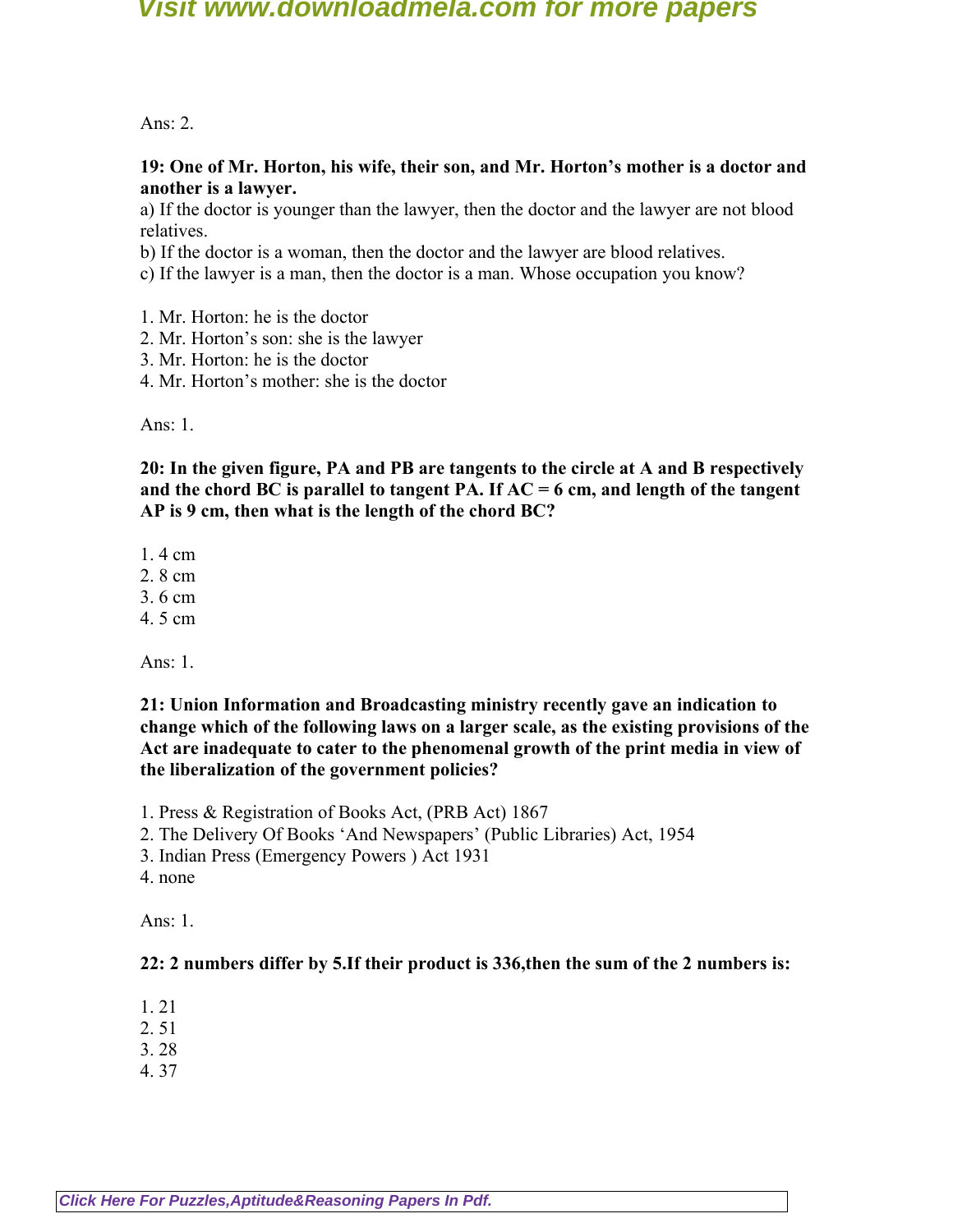Ans: 4.

### **23: Which number is the odd one out? 9678 4572 5261 3527 7768**

- 1. 7768
- 2. 3527
- 3. 4572
- 4. 9678
- 5. 5261

Ans: 2.

#### **24: Which one among the following has the largest shipyard in India**

- 1. Kolkata
- 2. Kochi
- 3. Mumbai
- 4. Visakhapatnam

Ans: 2.

#### **25: If x=y=2z and xyz=256 then what is the value of x?**

- 1. 8
- 2. 3
- 3. 5
- 4. 6

Ans: 1.

### **26: A radio when sold at a certain price gives a gain of 20%. What will be the gain percent, if sold for thrice the price?**

- 1. 280
- 2. 270
- 3. 290
- 4. 260

Ans: 4.

**27: x% of y is y% of ?**

- 1. x/y
- 2. 2y
- 3. x
- 4. can't be determined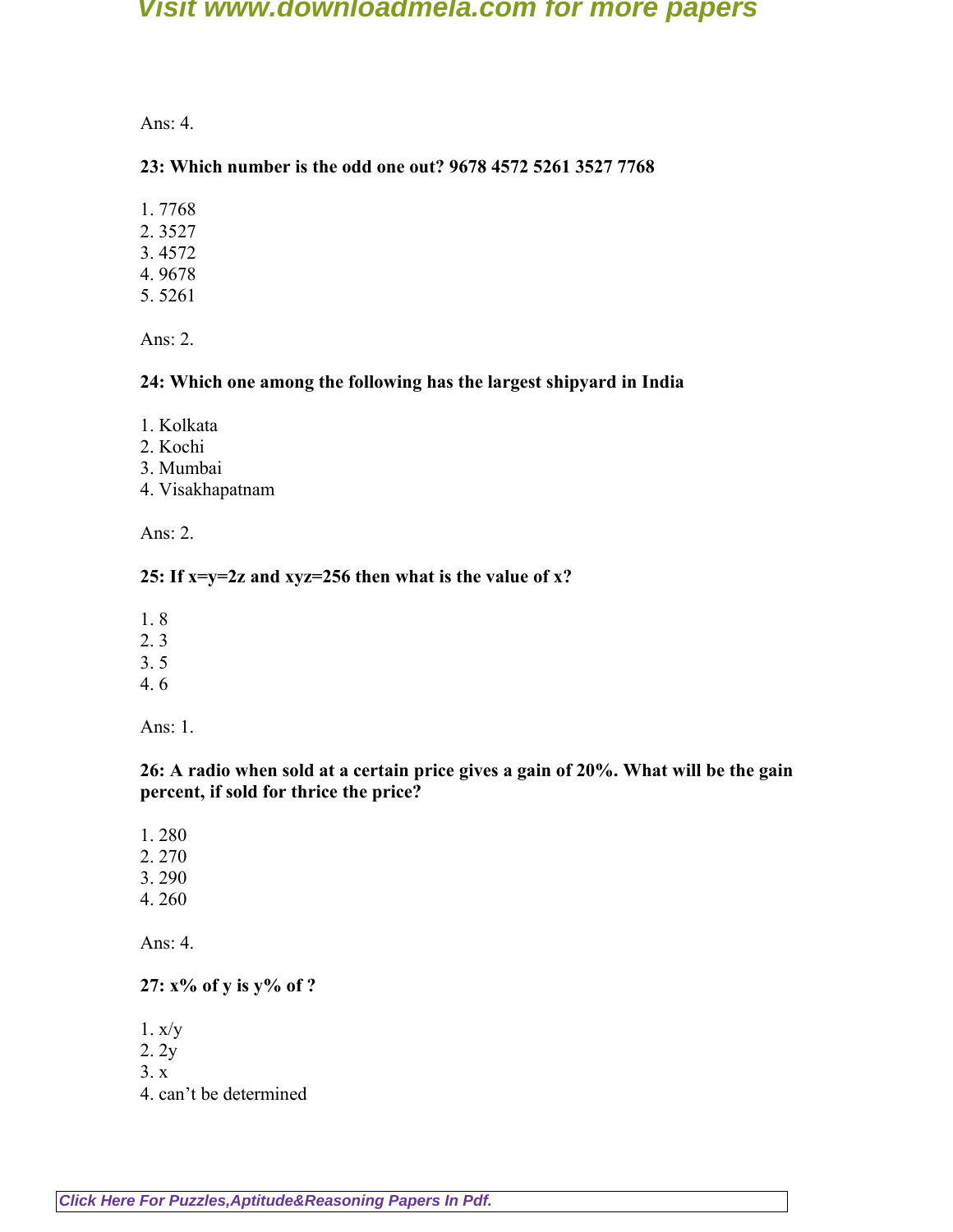Ans: 3.

### **28: If the value of x lies between 0 & 1 which of the following is the largest?**

1. x

2. x2

 $3. -x$ 

4. 1/x

Ans: 4.

#### **29: The tutor of Alexander the great was**

1. Darius

2. Cyrus

3. Socrates

4. Aristotle

Ans: 4.

**30: Thirty men take 20 days to complete a job working 9 hours a day. How many hour a day should 40 men work to complete the job?**

- 1. 8 hrs
- 2. 71/2 hrs
- 3. 7 hrs
- 4. 9 hrs

Ans: 2.

### **31: Goitre caused by the deficiency of ………**

1. Vitamin D

- 2. Iron
- 3. VItamin A
- 4. Iodine

Ans: 4.

#### **32: Who invented Napier's Bones**

- 1. John Napier
- 2. William Oughtred
- 3. Charles Babbage
- 4. Napier Bone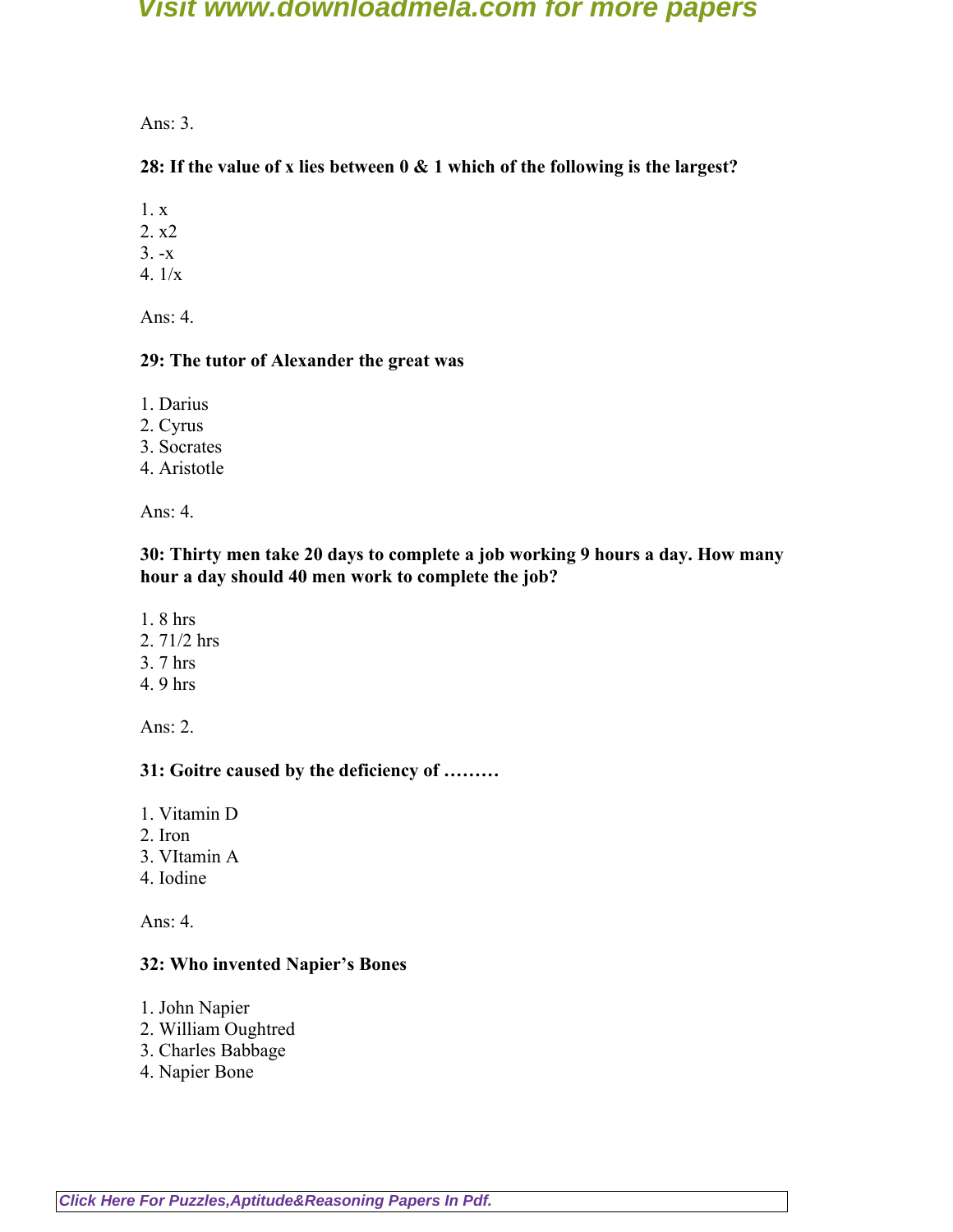Ans:  $1$ .

#### **33: The mass number of a nucleus is**

- 1. Always less than its atomic number
- 2. Always more than its atomic number
- 3. Sometimes more than and sometimes equal to its atomic number
- 4. None of the above

Ans:  $3$ 

#### **34: A and B can do a piece of work in 45 days and 40 days respectively. They began to do the work together but A leaves after some days and then B completed the remaining work n 23 days. The number of days after which A left the work was**

1. 9

2. 11

3. 12

- 4. 15
- 5. 16

Ans:  $1$ .

**35: Sam and Mala have a conversation. Sam says I am certainly not over 40 Mala Says I am 38 and you are at least 5 years older than me · Now Sam says you are at least 39 all the statements by the two are false. How old are they really?**

1. Mala =  $38 \text{ yrs}$ , Sam =  $31 \text{ yrs}$ . 2. Mala =  $38 \text{ yrs}$ , Sam =  $41 \text{ yrs}$ 3. Mala =  $31 \text{ yrs}$ , Sam =  $41 \text{ yrs}$ . 4. Mala =  $45yrs$ , Sam =  $41yrs$ 

Ans: 2.

**36: What is the code name for Windows Vista?**

- 1. Longhorn
- 2. Longhund
- 3. Stackspray
- 4. Pearl

Ans: 1.

**37: On sports day, if 30 children were made to stand in a column, 16 columns could be formed. If 24 children were made to stand in a column, how many columns could be formed?**

**[Click Here For Puzzles,Aptitude&Reasoning Papers In Pdf.](http://downloadmela.com/pages/aptitude/aptitude-puzzles-logicalreasoning.html)**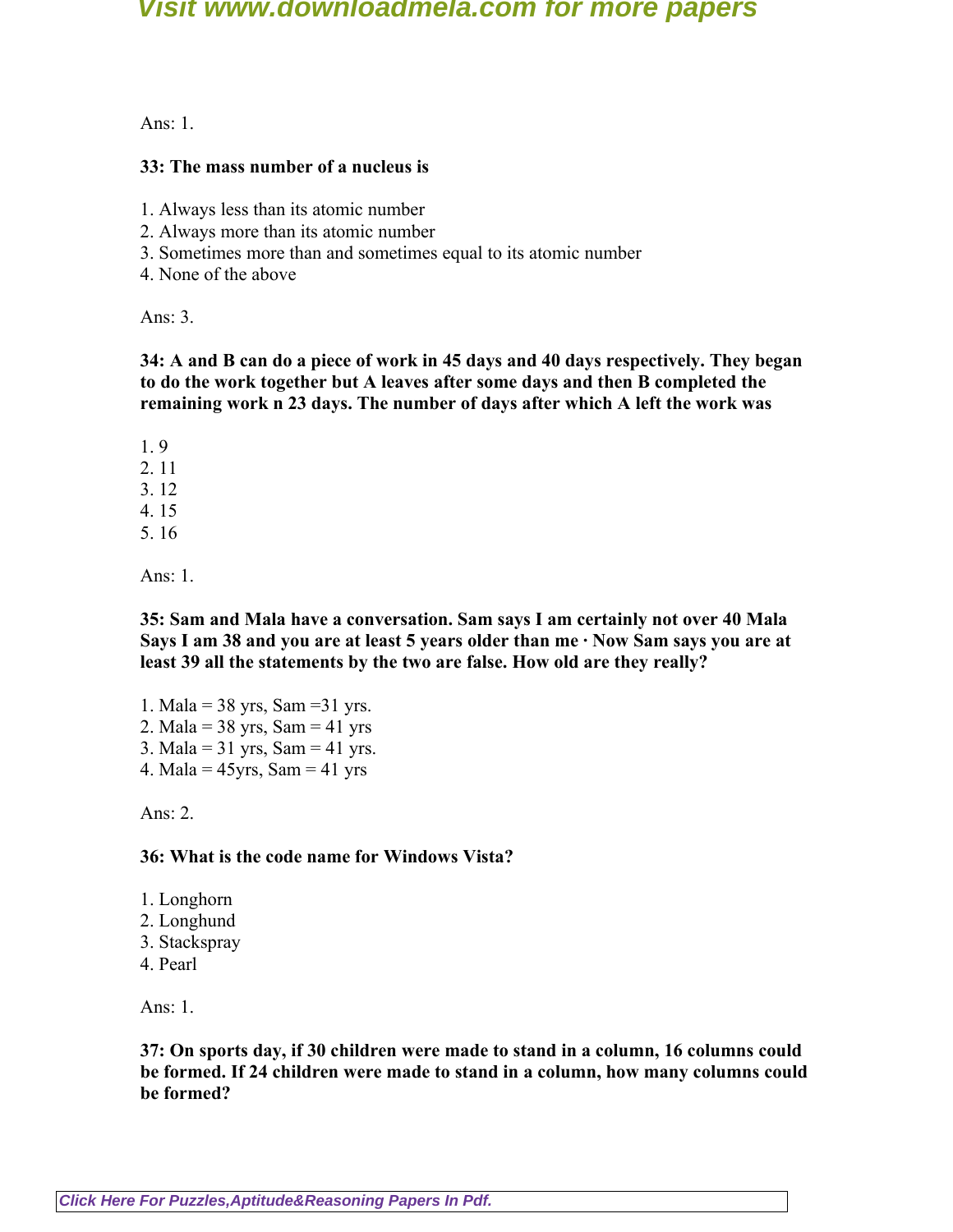1. 20

2. 30

3. 40 4. 50

Ans: 1.

**38: The probability that a man will be alive for 25 years is 3/5 and the probability that his wife will be alive for 25 years is 2/3. Find the probability that only the man will be alive for 25 years.**

1. 2/5

2. 1/5

3. 3/5

4. 4/5

Ans: 2.

**39: In a single throw of a dice, what is the probability of getting a number greater than 4?**

1. 1/2

2. 2/3

3. 1/4

4. 1/3

Ans: 4.

**40: If every alternative letter starting from B of the English alphabet is written in small letter, rest all are written in capital letters, how the month "September" be written. (1) SeptEMbEr (2) SEpTeMBEr (3) SeptembeR (4) SepteMber (5) None of the above**

1. (1)

- $2. (2)$
- 3. (3)
- 4. (5)
- 5. (4)

Ans: 4.

### **41: After allowing a discount of 11.11% ,a trader still makes a gain of 14.28 % .at how many precent above the cost price does he mark his goods?**

1. 28.56%

2. 35%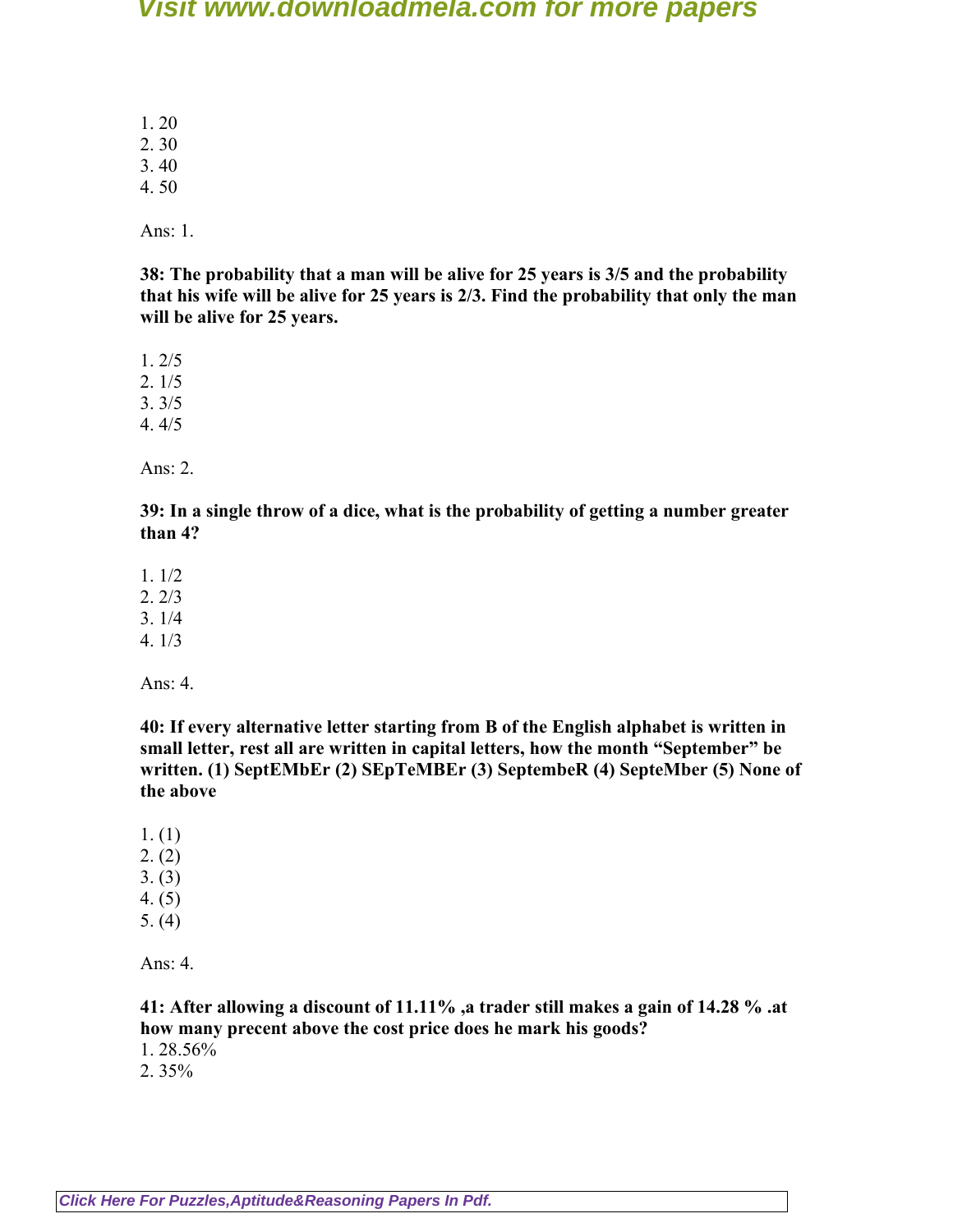3. 22.22% 4. None of these

Ans: 1.

**42: Pipe A can fill in 20 minutes and Pipe B in 30 mins and Pipe C can empty the same in 40 mins.If all of them work together, find the time taken to fill the tank**

- 1. 17 1/7 mins
- 2. 20 mins
- 3. none
- 4. 50 mins

Ans: 1.

**43: There are 3 triplet brothers. They look identical. The oldest is John, he always tells the truth. The second is Jack, he always tells a lie. The third is Joe, he either tells the truth or a lie. Jimmie Dean went to visit them one day. He was wondering who was who. So he asked each person a question. He asked the one who was sitting on the left: "Who is the guy sitting in the middle?". The answer was "He is John." He asked the one who was sitting in the middle: "What is your name?". The answer was "I am Joe." He asked the one who was sitting on the right: "What is the guy sitting in the middle?". The answer was "He is Jack." Jimmie Dean got really confused. Basically, he asked 3 same questions, but he got 3 different answers. which is not true?**

1. left most is joe 2. middle is jack 3. right is john 4. middle is john

Ans:  $4$ 

**44:**  $A / B = C$ ;  $C > D$  then

1. A is always greater than D

- 2. C is always greater than D
- 3. B is always less than D
- 4. none

Ans: 1.

**45: Consider the following statements: 1. The Administrative Reforms Commission (ARC) had recommended that the Department of Personnel of a State should be put under the charge of the Chief Secretary of the State. 2. Chief Secretary of a State is**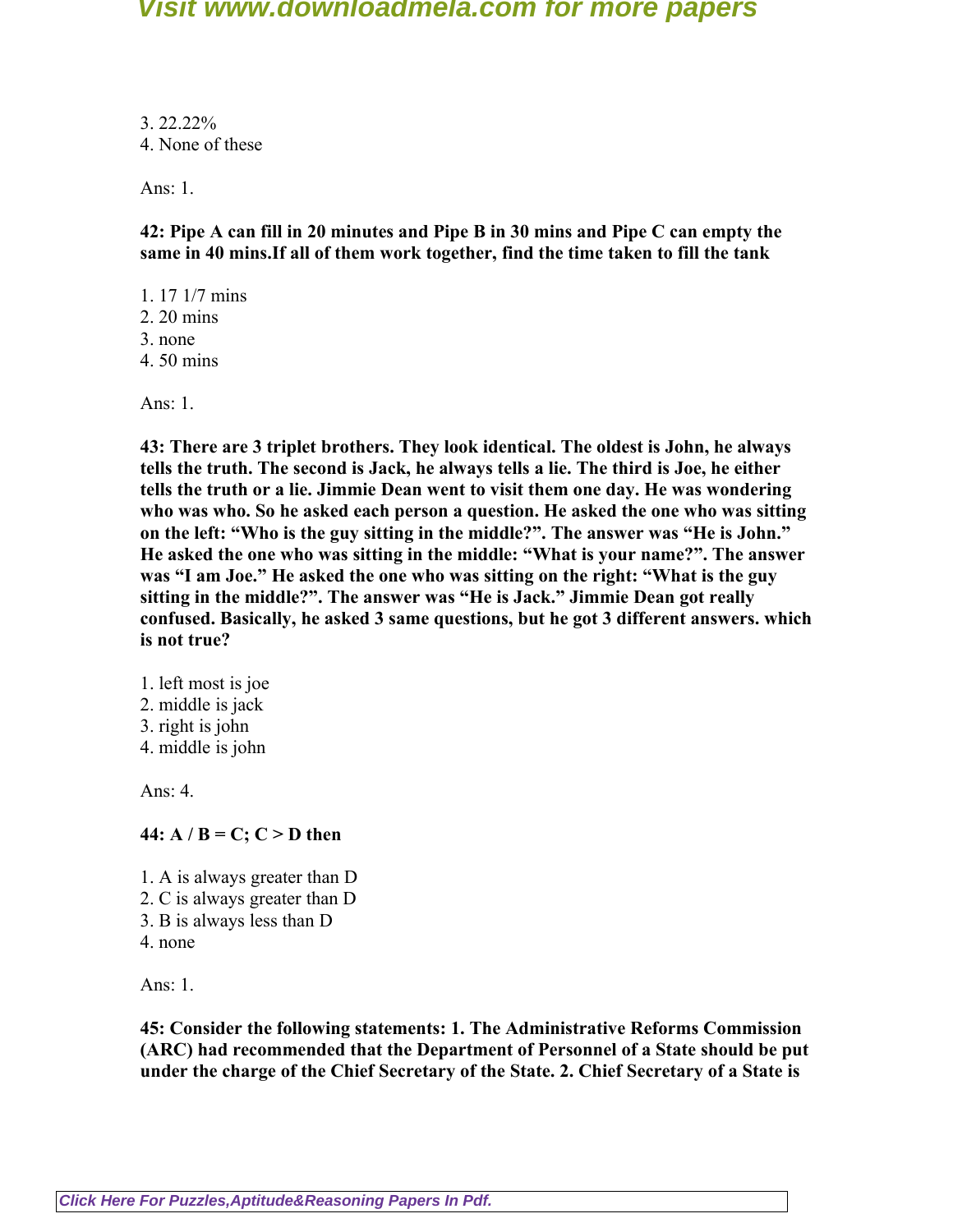**not involved in any manner in the promotion of State Civil officers to the All-India Services. Which of the statements given above is/are correct?**

- 1. Only 1
- 2. Only 2 3. Both 1 and 2
- 4. Neither 1 nor 2

Ans: 1.

**46: The population of a town was 1,60,000 three years ago. If it increased by 3%, 2.5% and 5% respectively in the last three years, then the present population of the town is :**

1. 1,77,000 2. 1,77,366 3. 1,77,461 4. 1,77,596

Ans: 2.

### **47: What is the population of India ?**

- 1. 98 crores
- 2. More than 2 billion
- 3. More than 1 billion
- 4. Less than 96 crores
- 5. 96 crores

Ans: 3.

### **48: Some green are blue. No blue are white.**

- 1. Some green are white
- 2. No white are green
- 3. No green are white
- 4. None of the above

Ans: 1.

### **49: What is the missing number in this series? 8 2 14 6 11 ? 14 6 18 12**

- 1. 8
- 2. 6
- 3. 9
- 4. 11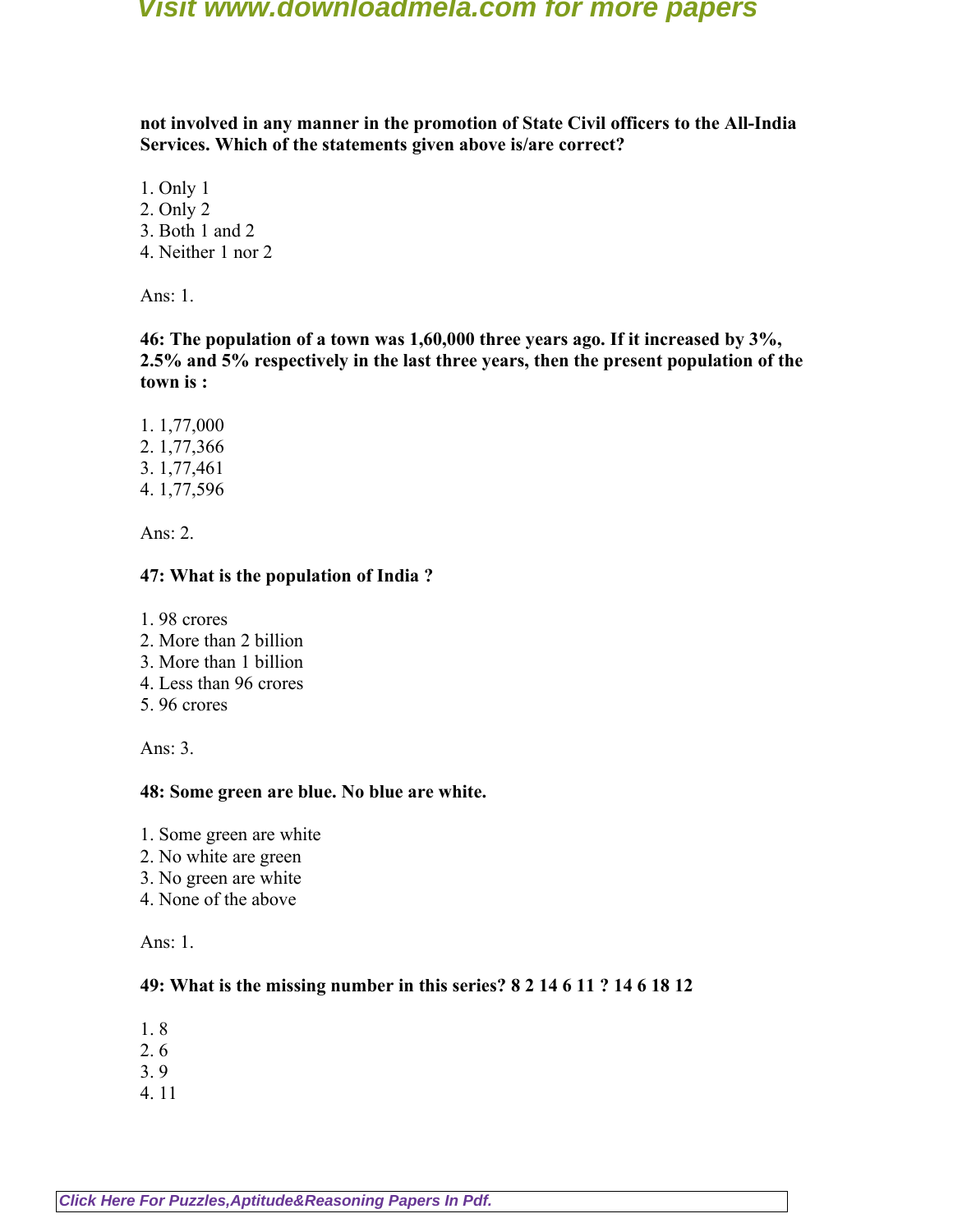Ans:  $3$ 

**50: Average age of students of an adult school is 40 years. 120 new students whose average age is 32 years joined the school. As a result the average age is decreased by 4 years. Find the number of students of the school after joining of the new students:**

- 1. 1200 2. 120 3. 360
- 4. 240

Ans: 4.

**51: On sports day,if 30 children were made to stand in a column,16 columns could be formed. If 24 children were made to stand in a column , how many columns could be formed?**

- 1. 48
- 2. 20
- 3. 30
- 4. 16
- 5. 40

Ans: 2.

#### **52: Which of the following numbers is divisible by 3? (i) 541326 (ii) 5967013**

- 1. (ii) only
- 2. (i) only
- 3. (i) and (ii) both
- 4. (i) and (ii) none

Ans: 2.

**53: A square is divided into 9 identical smaller squares. Six identical balls are to be placed in these smaller squares such that each of the three rows gets at least one ball (one ball in one square only). In how many different ways can this be done?**

1. 81

- 2. 91
- 3. 41
- 4. 51

Ans: 1.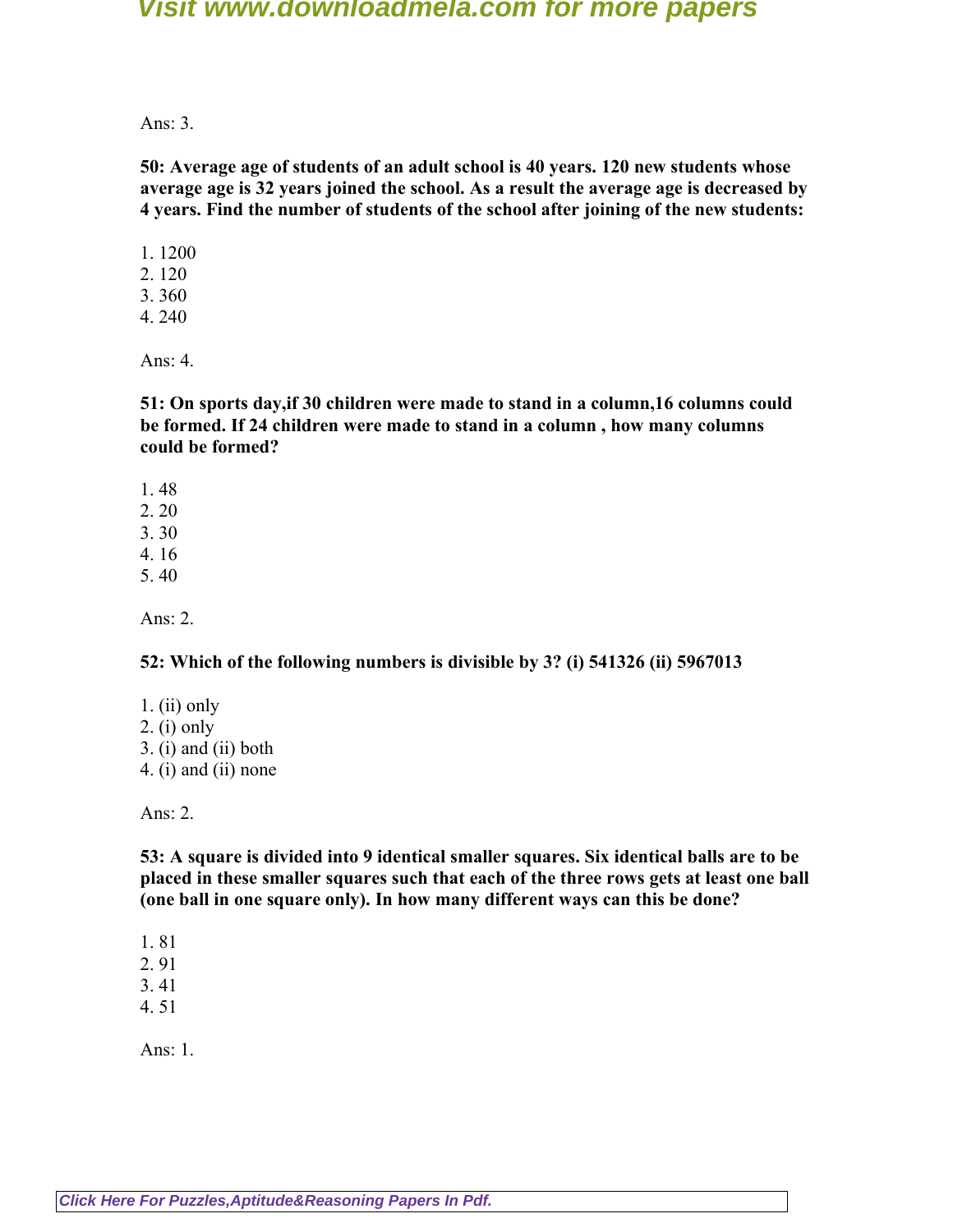**54: A man owns 2/3 of the market research beauro business and sells 3/4 of his shares for Rs.75000. What is the value of Business**

1. 150000

2. 13000

3. 240000

4. 34000

Ans: 1.

**55: 1,2,6,24,\_?**

1. 111

2. 151

3. 120

4. 125

Ans: 3.

**56: The cost of 16 packets of salt,each weighing 900 grams is Rs.28.What will be the cost of 27 packets ,if each packet weighs 1Kg?**

1. Rs.52.50 2. Rs.56 3. Rs.58.50 4. Rs.64.75

Ans: 1.

**57: Ronald and Michelle have two children. The probability that the first child is a girl, is 50%. The probability that the second child is a girl, is also 50%. Ronald and Michelle tell you that they have a daughter. What is the probability that their other child is also a girl?**

1. 1/2

2. 1/3

3. 1/4 4. 1/5

Ans: 2.

**58: Find the value of (21/4-1)( 23/4 +21/2+21/4+1)**

1. 1

2. 2

3. 3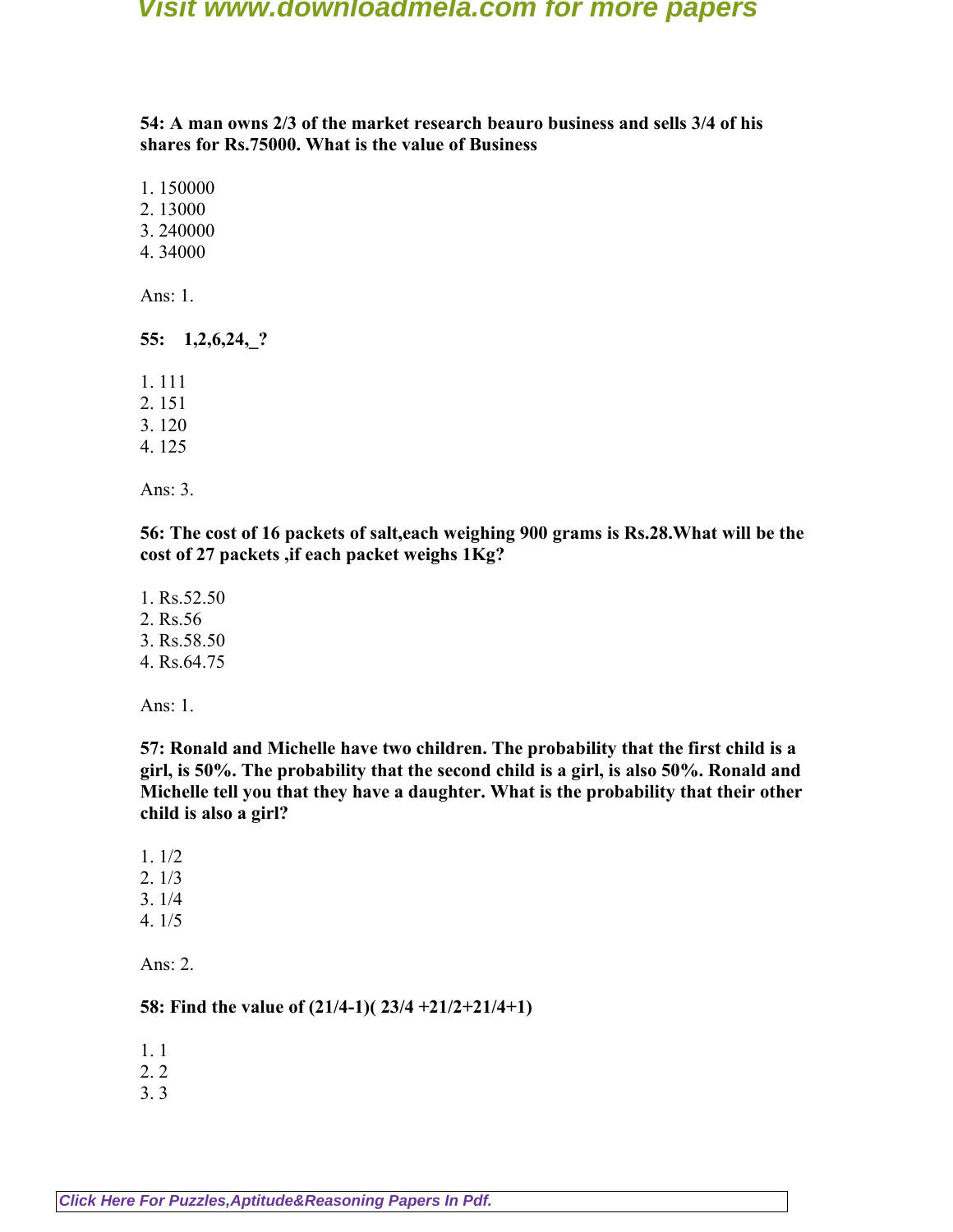Ans:  $1$ .

**59: The product of two fractions is 14/15 and their quotient is 35/24. the greater fraction is**

1. 4/5

2. 7/6

3. 7/5

4. 7/4

Ans: 1.

**60: 500 men are arranged in an array of 10 rows and 50 columns according to their heights. Tallest among each row of all are asked to fall out. And the shortest among them is A. Similarly after resuming that to their original podsitions that the shortest among each column are asked to fall out. And the tallest among them is B . Now who is taller among A and B ?**

1. A 2. B

3. Both are of same height

Ans: 1.

**61: Choose the pair of numbers which comes next 75 65 85 55 45 85 35**

Ans: 2.

**62: A three digit number consists of 9,5 and one more number. When these digits are reversed and then subtracted from the original number the answer yielded will be consisting of the same digits arranged yet in a different order. What is the other digit?**

1. 1

2. 2

3. 3

4. 4

Ans: 4.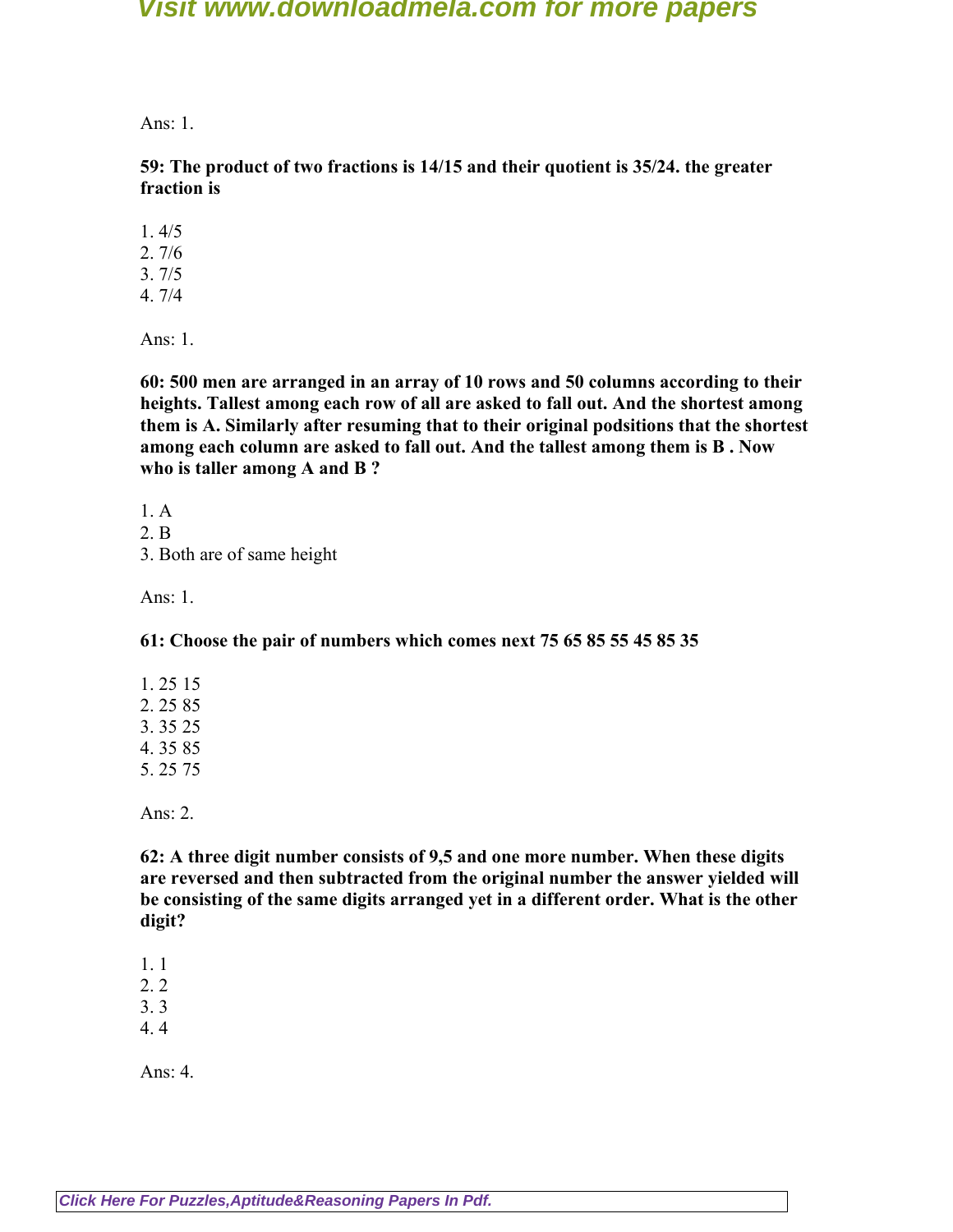### **63: ATP stands for:**

- 1. Adenine triphosphate
- 2. Adenosine triphosphate
- 3. Adenosine Diphosphate
- 4. Adenosine tetraphosphate

Ans: 2.

**64: Veselin Tapolev who became the World Champion recently, is associated with which of the following games/sports ?**

1. Chess

- 2. Golf
- 3. Snooker
- 4. Badminton
- 5. None of these

Ans: 1.

**65: A piece of cloth cost Rs 35. if the length of the piece would have been 4m longer and each meter cost Re 1 less , the cost would have remained unchanged. how long is the piece?**

- 1. 10
- 2. 11
- 3. 12

Ans: 1.

**66: In a journey of 15 miles two third distance was travelled with 40 mph and remaining with 60 mph.How muvh time the journey takes**

1. 40 min 2. 30 min 3. 120 min 4. 20 min

Ans: 4.

**67: Solid cube of 6 \* 6 \* 6. This cube is cut into to 216 small cubes. (1 \* 1 \* 1).the big cube is painted in all its faces. Then how many of cubes are painted at least 2 sides.**

1. 56

2. 45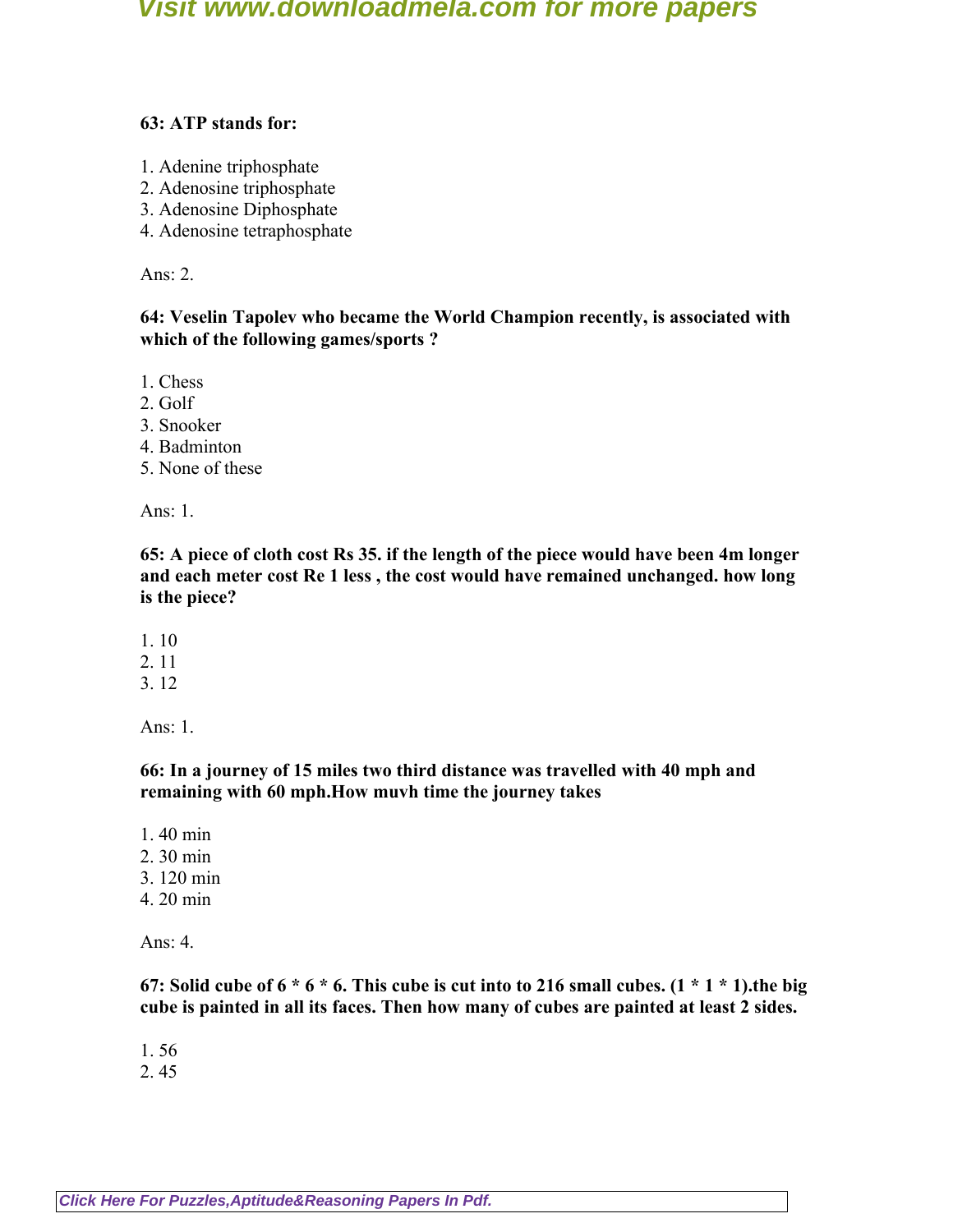3. 23 4. 28

Ans: 1.

### **68: Find the average of first 40 natural numbers.**

- 1. 40
- 2. 35
- 3. 30.6
- 4. 20.5
- 5. None of these

Ans: 4.

**69: 1, 5, 14, 30, ?, 91**

- 1. 45
- 2. 55
- 3. 60
- 4. 70
- 5. None of these

Ans: 2.

#### **70: There is a shortage of tubelights, bulbs and fans in a village – Gurgaon. It is found that**

- a) All houses do not have either tubelight or bulb or fan.
- b) Exactly 19% of houses do not have just one of these.
- c) Atleast 67% of houses do not have tubelights.
- d) Atleast 83% of houses do not have bulbs.
- e) Atleast 73% of houses do not have fans.

1. 42 %

- 2. 46 %
- 3. 50 %
- 4. 54 %
- 5. 57 %

Ans: 1.

**71: If 9 engines consume 24 metric tonnes of coal, when each is working 8 hours a day; how much coal will be required for 8 engines, each running 13 hours a day, it being given that 3 engines of the former type consume as much as 4 engines of latter type.**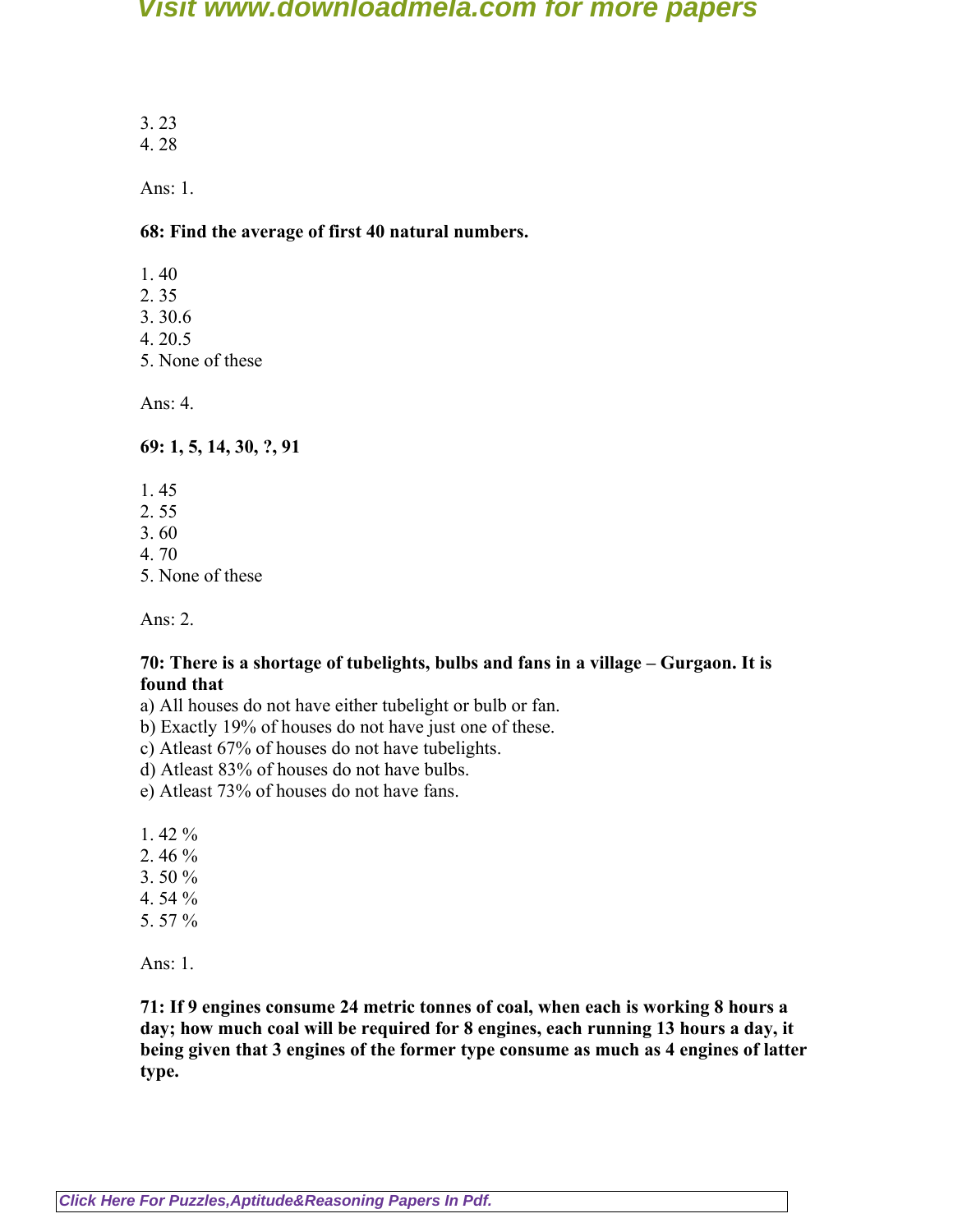- 1. 22 metric tonnes.
- 2. 27 metric tonnes.
- 3. 26 metric tonnes.
- 4. 25 metric tonnes.

Ans: 3.

### **72: To 15 lts of water containing 20% alcohol, we add 5 lts of pure water. What is % alcohol.**

1. 20%

2. 34%

- 3. 15%
- 4. 14%

Ans: 3.

### **73: In page preview mode:**

- 1. You can see all pages of your document
- 2. You can only see the page you are currently working
- 3. Satyam BPO Services
- 4. You can only see pages that do not contain graphics

Ans: 4.

### **74: A house wife saved Rs. 2.50 in buying an item on sale .If she spent Rs.25 for the item ,approximately how much percent she saved in the transaction ?**

1. 8%

2. 9%

- 3. 10%
- 4. 11%

Ans: 2.

## **75: I have trouble \_\_\_\_\_.**

- 1. to remember my password
- 2. to remembering my password
- 3. remember my password
- 4. remembering my password

Ans: 4.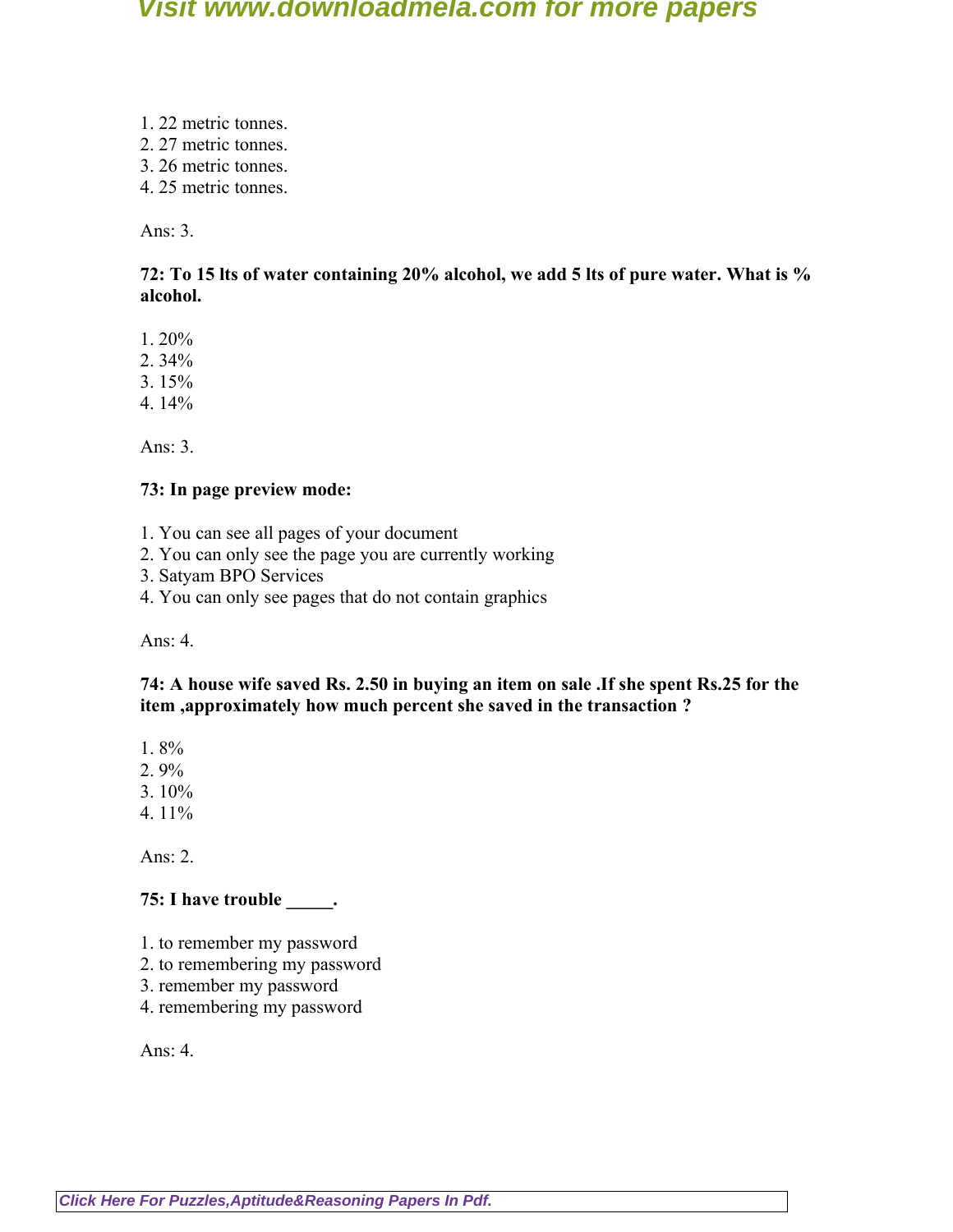**76: Superheroes Liza and Tamar leave the same camp and run in opposite directions. Liza runs 1 mile per second (mps) and Tamar runs 2 mps. How far apart are they in miles after 1 hour?**

1. 10800 mile 2. 19008 mile 3. 12300 mile 4. 14000 mile

Ans: 1.

**77:**  $A = 5$ ,  $B = 0$ ,  $C = 2$ ,  $D = 10$ ,  $E = 2$ . What is then  $AB + EE - (ED) powerB +$  $(AC) powerE = ?$ 

1. 113 2. 103 3. 93

4. 111

Ans: 2.

**78: A man can row upstream at 8 kmph and downstream at 13 kmph.The speed of the stream is?**

- 1. 2.5 kmph
- 2. 4.2 kmph
- 3. 5 kmph
- 4. 10.5 kmph

Ans: 1.

**79: Find what is the next letter. Please try to find. O,T,T,F,F,S,S,E,N,\_ What is that letter?**

- 1. B
- 2. S
- 3. Q
- 4. T
- 5. O

Ans: 4.

**80: There are 3 societies A, B, C. A lent cars to B and C as many as they had Already. After some time B gave as many tractors to A and C as many as they have. After sometime c did the same thing. At the end of this transaction each one of them had 24. Find the cars each originally had.**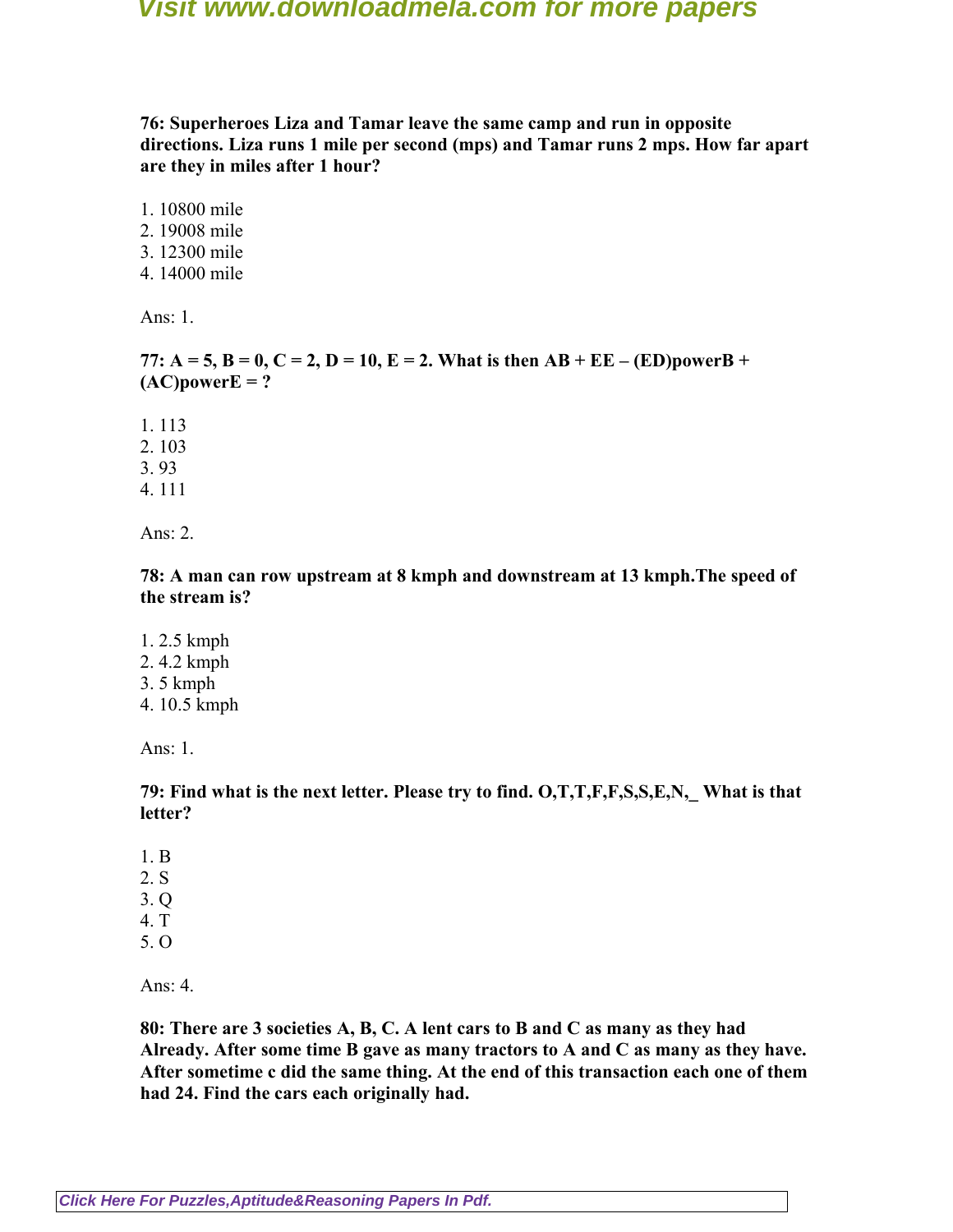1. A had 21 cars, B had 39 cars & C had 12 cars 2. A had 39 cars, B had 39 cars & C had 12 cars 3. A had 39 cars, B had 21 cars & C had 19 cars 4. A had 39 cars, B had 21 cars & C had 12 cars

Ans: 4.

**81: A papaya tree was planted 2 years ago. It increases at the rate of 20% every year. If at present, the height of the tree is 540 cm, what was it when the tree was planted?**

1. 432 cm

2. 324 cm

3. 375 cm

4. 400 cm

Ans: 3.

**82: A boy has Rs 2. He wins or loses Re 1 at a time If he wins he gets Re 1 and if he loses the game he loses Re 1. He can loose only 5 times. He is out of the game if he earns Rs 5. Find the number of ways in which this is possible?**

1. 14

2. 23

- 3. 16
- 4. 12
- 5. 10

Ans: 3.

**83: Five racing drivers, Alan, Bob, Chris, Don, and Eugene, enter into a contest that consists of 6 races. The results of all six races are listed below: Bob always finishes ahead of Chris. Alan finishes either first or last. Eugene finishes either first or last. There are no ties in any race. Every driver finishes each race. In each race, two points are awarded for a fifth place finish, four points for fourth, six points for third, eight points for second, and ten points for first. If Frank enters the third race and finishes behind Chris and Don, which of the following must be true of that race?**

- 1. Eugene finishes first.
- 2. Alan finishes sixth.
- 3. Don finishes second.
- 4. Frank finishes fifth.
- 5. Chris finishes third.

Ans:  $4.$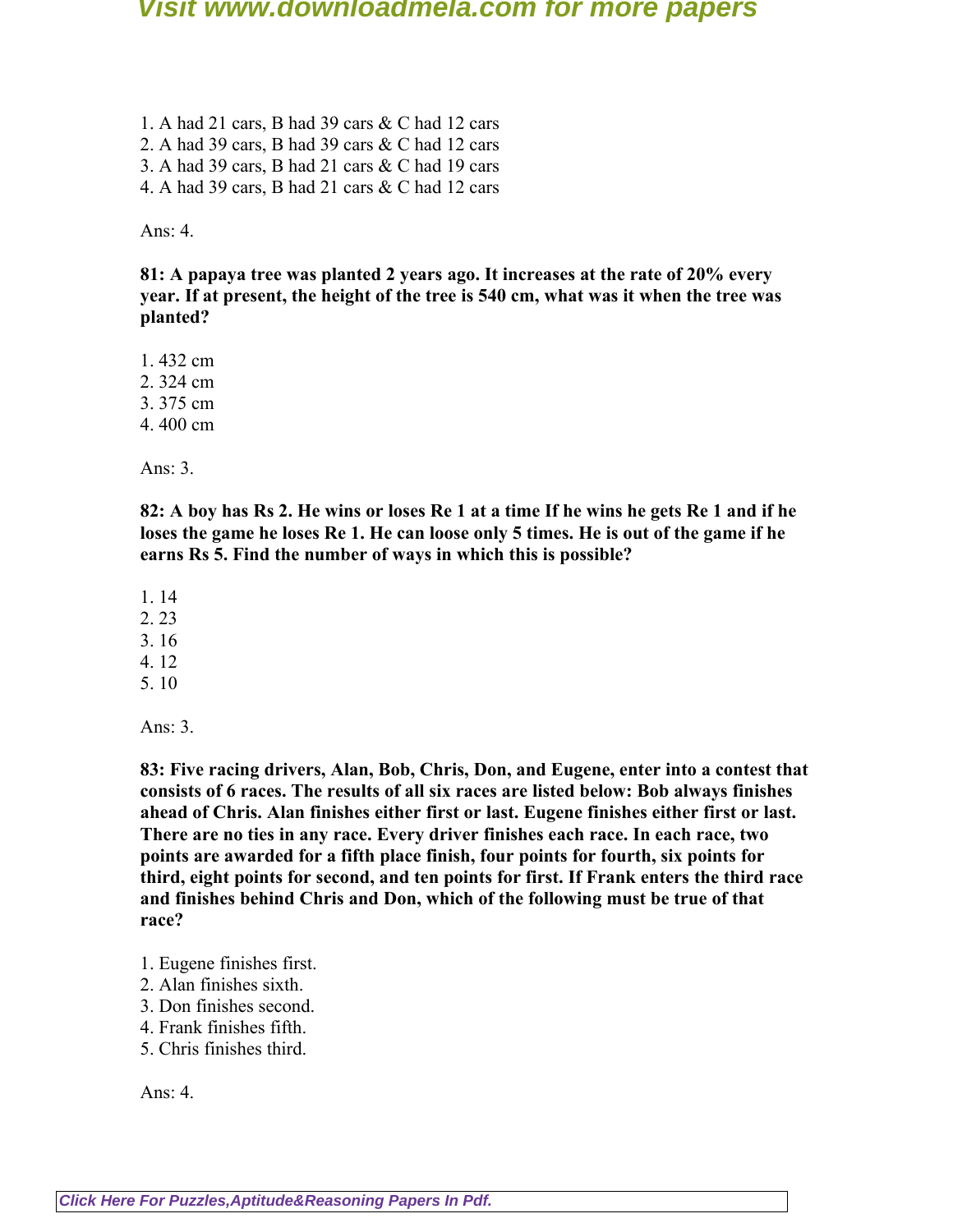**84: A is twice as good a workman as B and together they finish a piece of work in 18 days.In how many days will A alone finish the work?**

1. 27

2. 26

3. 25

4. 24

Ans: 1.

**85: Daal is now being sold at Rs. 20 a kg. During last month its rate was Rs. 16 per kg. By how much percent should a family reduce its consumption so as to keep the expenditure fixed?**

1. 20 % 2. 40 %  $3.3\%$ 4. 2%

Ans: 1.

**86: The sum of 5 successive odd numbers is 1075. What is the largest of these numbers?**

1. 215 2. 223 3. 219

4. 217

Ans: 3.

**87: A man sells two buffaloes for Rs. 7,820 each. On one he gains 15% and on the other, he loses 15%. His total gain or loss in the transaction is**

- 1. 2.5% gain
- 2. 2.25% loss
- 3. 2% loss
- 4. 5% loss
- 5. None of these

Ans: 2.

**88: One ship goes along the stream direction 28 km and in opposite direction 13 km in 5 hrs for each direction.What is the velocity of stream?**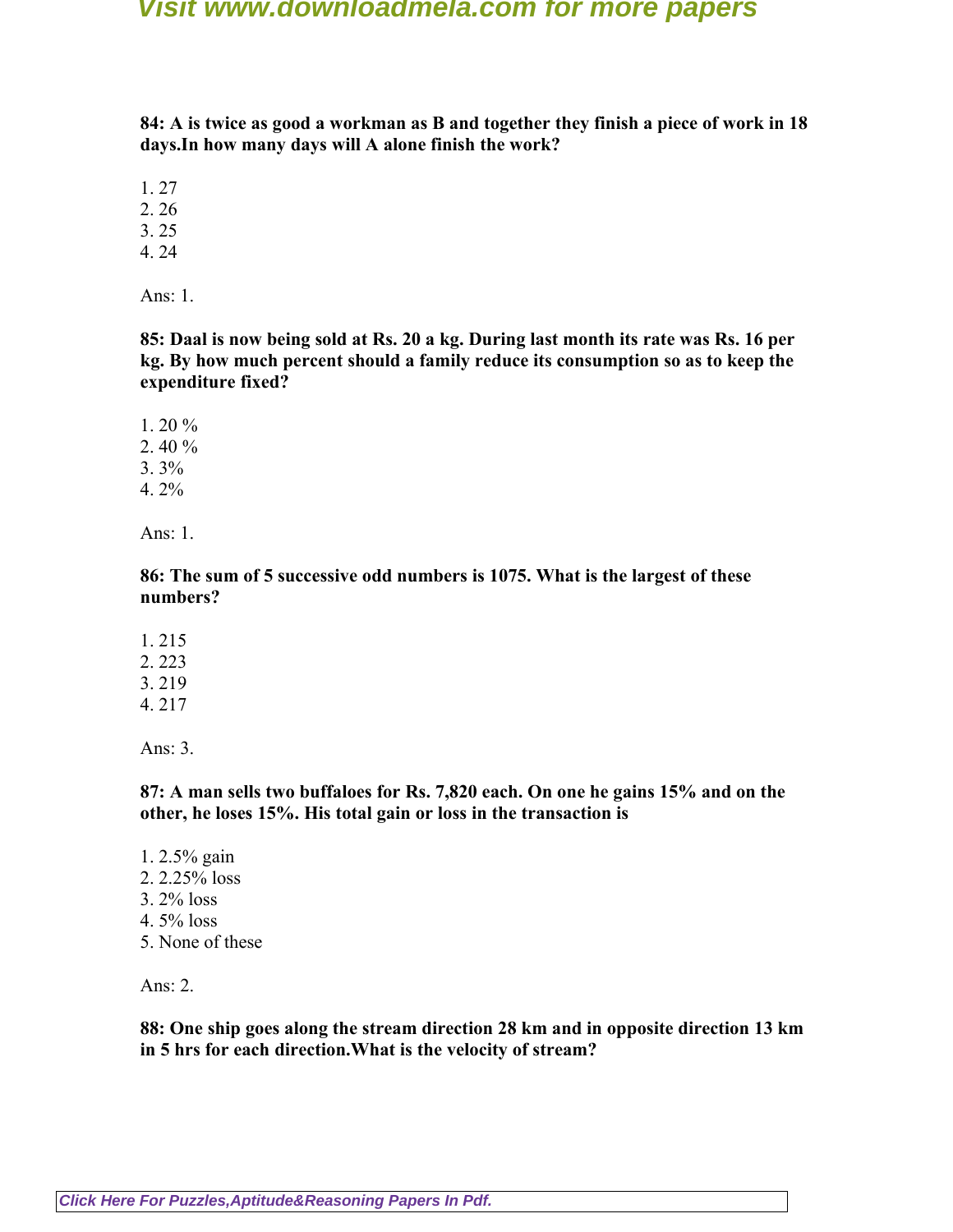1. 1.5 kmph 2. 2.5 kmph

- 3. 1.8 kmph
- 4. 2 kmph

Ans: 1.

### **89: Which one of the words given below is different from others?**

- 1. Orange
- 2. Grape
- 3. Apricot
- 4. Raspberry
- 5. Mango

Ans: 3.

### **90: Complete the series: 5, 20, 24, 6, 2, 8, ?**

- 1. 12
- 2. 32
- 3. 34
- 4. 36

Ans: 1.

**91: A can have a piece of work done in 8 days, B can work three times faster than the A, C can work five times faster than A. How many days will they take to do the work together**

- 1. 3 days
- 2. 8/9 days
- 3. 4 days
- 4. None of the above

Ans: 2.

**92: 7 Pink, 5 Black, 11 Yellow balls are there. Minimum no. atleast to get one black and yellow ball**

1. 17

- 2. 13
- 3. 15
- 4. 19

Ans: 1.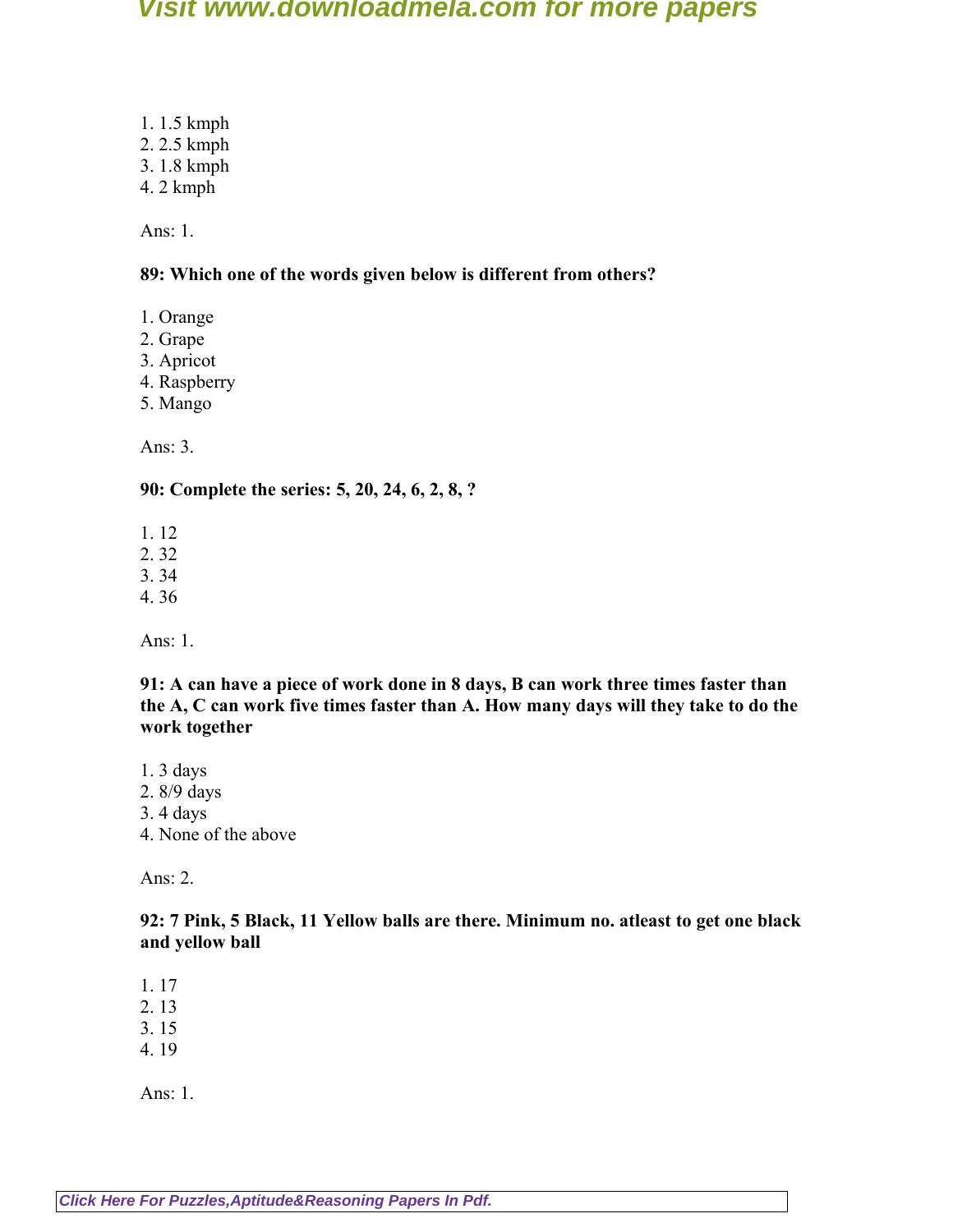### **93: (1/10)18 – (1/10)20 = ?**

1. 99/1020

2. 99/10

3. 0.9

4. none of these

Ans: 1.

**94: Three friends divided some bullets equally. After all of them shot 4 bullets the total number of bullets remaining is equal to the bullets each had after division. Find the original number divided?**

1. 18

2. 20

3. 54

4. 8

Ans: 1.

**95: A sum of Rs. 427 is to be divided among A, B and C in such a way that 3 times A's share, 4 times B's share and 7 times C's share are all equal. The share of C is**

1. Rs.84 2. Rs.76 3. Rs.98 4. RS.34

Ans: 1.

**96: There are 20 poles with a constant distance between each pole. A car takes 24 second to reach the 12th pole.How much will it take to reach the last pole.**

1. 41.45 seconds 2. 40.45 seconds 3. 42.45 seconds 4. 41.00 seconds

Ans: 1.

**97: An emergency vehicle travels 10 miles at a speed of 50 miles per hour. How fast must the vehicle travel on the return trip if the round-trip travel time is to be 20 minutes?**

1. 72 miles per hour

2. 75 miles per hour

**[Click Here For Puzzles,Aptitude&Reasoning Papers In Pdf.](http://downloadmela.com/pages/aptitude/aptitude-puzzles-logicalreasoning.html)**